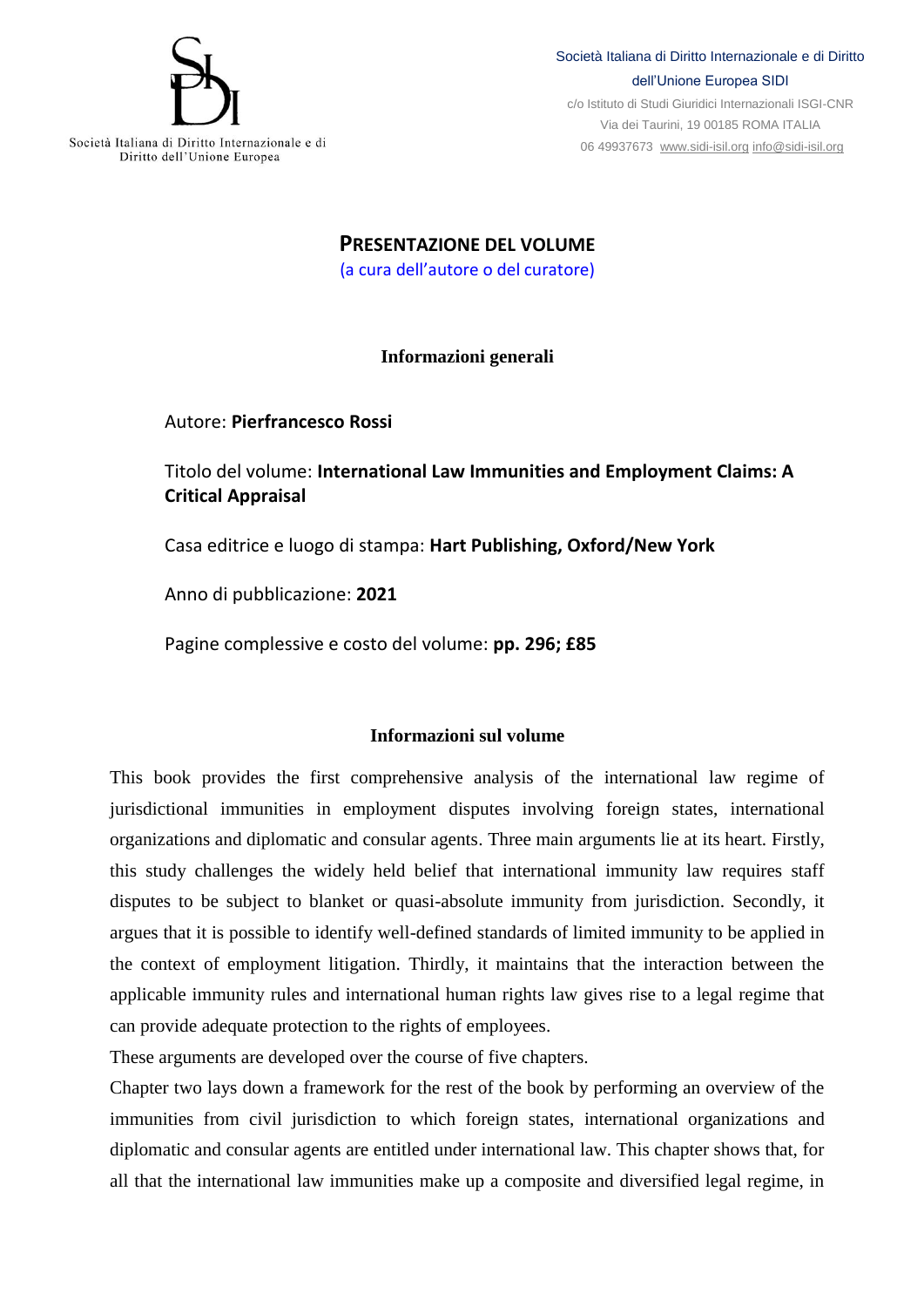all three areas international law has developed non-absolute (ie limited) standards of immunity from civil jurisdiction. This suggests that, as a default rule, blanket approaches to immunity from civil jurisdiction are unwarranted, and that it is necessary to distinguish between admissible and non-admissible exercises of civil adjudicatory jurisdiction.

Chapter three turns to the problem of the persistence of absolute immunity in employment disputes. It shows that, in apparent contrast with the default rule of limited immunity in the context of civil litigation, both judicial decisions and scholarly writings manifest a substantial resistance to the application of non-absolute standards of immunity in employment matters. This chapter challenges the rationales for the persistence of absolute immunity in labour litigation and submits that none of the common justifications for absolute or quasi-absolute immunity holds up on closer examination, except for cases where absolute immunity results from unequivocal treaty provisions. The argument that this chapter puts forward is that any form of 'employment exceptionalism' in international immunity law is unwarranted. Just like any other form of civil litigation, it is necessary to devise limited immunity standards applicable to employment cases.

Chapter four examines how the doctrine of restrictive state immunity has been adapted to the peculiar context of employment litigation. The chapter's main claim is that this process of adaptation has taken place through the development of immunity standards that are peculiar to the area of labour and to a good extent are alternative to the classic formulation of restrictive state immunity, ie the distinction between *acta jure imperii* and *acta jure gestionis*. The discussion analyses the various employment-specific immunity criteria developed in international and domestic immunity instruments, as well as in domestic judicial decisions, and how such criteria have been applied to concrete cases. In light of a comprehensive analysis of existing state practice, the chapter concludes by bringing clarity to the much-debated issue of the status of the customary international law of state immunity in employment matters.

Chapter five aims to delineate non-absolute standards of immunity applicable to claims against employers other than the foreign state. Its key argument is that, despite the comparatively limited judicial practice available, it is possible to flesh out viable standards of limited immunity from staff claims brought against international organizations and diplomatic and consular agents, both in post and after the end of posting. It further argues that, to this end, restrictive immunity standards developed in the context of employment disputes with states may, to some extent, provide relevant guidance mutatis mutandis.

Finally, chapter six investigates the interplay between the content of immunity law, as detailed in the previous chapters, and the employees' right of access to justice under international human rights law. After discussing the two main judicial approaches to the accommodation of